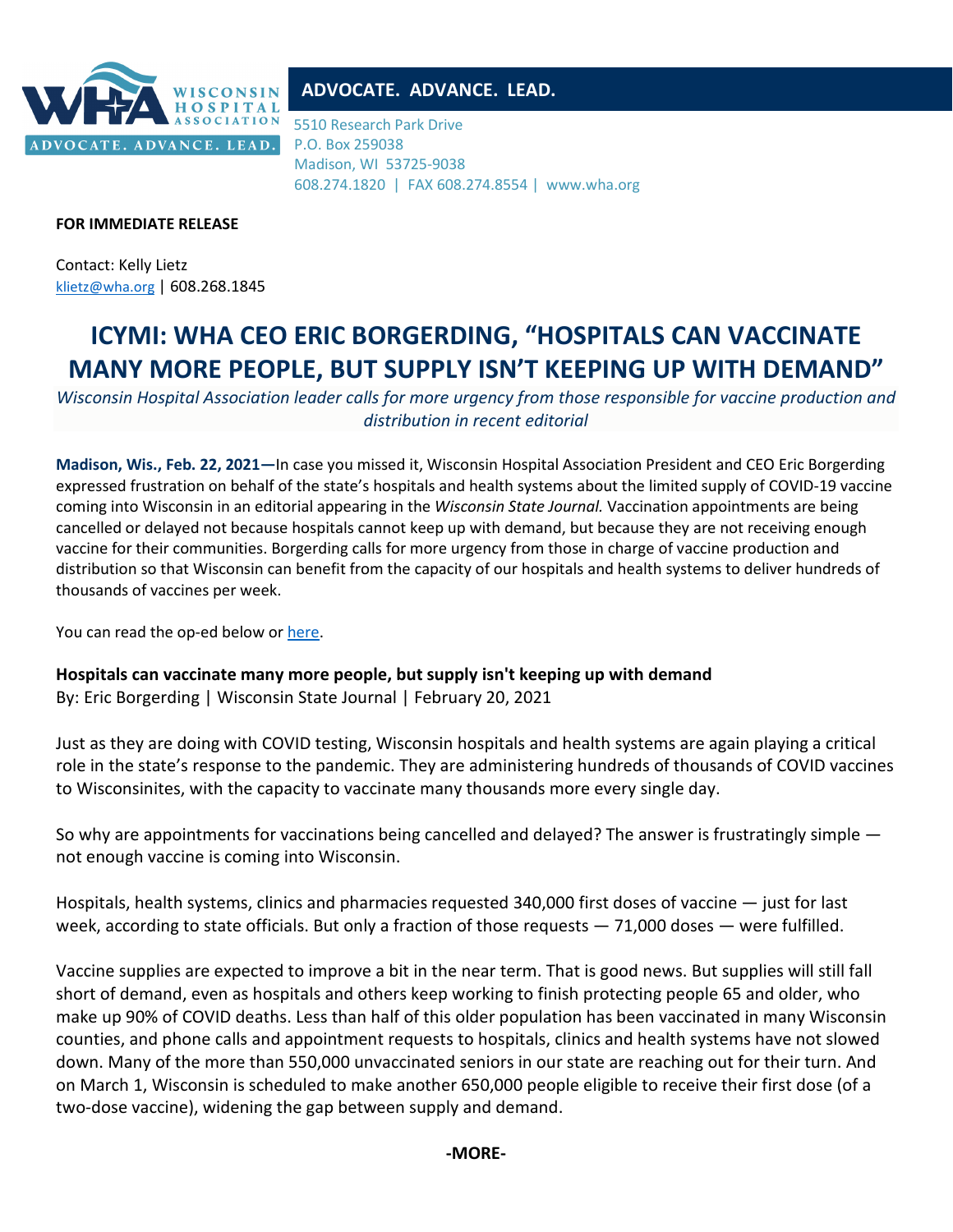Hospitals and health systems throughout Wisconsin have mobilized thousands of staff and allocated substantial funding, space, supplies, time and operational resources to schedule and administer vaccines very quickly. They have already vaccinated hundreds of thousands, including seniors, front-line health care workers and first responders. They are very ready and willing to vaccinate many thousands more. But instead, they are forced to cancel or not schedule thousands of appointments because vaccine supply and allocation is still falling far short of demand and capability.

The current situation is frustrating and confusing to those still waiting for a vaccine and a return to a more normal life. Dedicated health care providers that have marshalled the resources to get shots into arms as quickly and safely as possible share that frustration. To be sure, Wisconsin has made notable progress from where we started just a few months ago. Yet our state is held back by vaccine production and allocation. State officials are doing what they can to bring more doses here, but those decisions are ultimately made in Washington, D.C., and elsewhere.

Wisconsin's hospitals and health systems will continue giving as many vaccines as they get from the state. Until supply and distribution improve, they ask for patience from our communities and a stronger, more urgent response from those in charge of vaccine production and distribution. Hospitals and health systems are eager and able to serve their communities and vaccinate more of their patients — a lot more.

Just as they are doing with COVID testing, Wisconsin hospitals and health systems are again playing a critical role in the state's response to the pandemic. They are administering hundreds of thousands of COVID vaccines to Wisconsinites, with the capacity to vaccinate many thousands more every single day.

So why are appointments for vaccinations being cancelled and delayed? The answer is frustratingly simple not enough vaccine is coming into Wisconsin.

Hospitals, health systems, clinics and pharmacies requested 340,000 first doses of vaccine — just for last week, according to state officials. But only a fraction of those requests  $-71,000$  doses  $-$  were fulfilled.

Vaccine supplies are expected to improve a bit in the near term. That is good news. But supplies will still fall short of demand, even as hospitals and others keep working to finish protecting people 65 and older, who make up 90% of COVID deaths. Less than half of this older population has been vaccinated in many Wisconsin counties, and phone calls and appointment requests to hospitals, clinics and health systems have not slowed down. Many of the more than 550,000 unvaccinated seniors in our state are reaching out for their turn. And on March 1, Wisconsin is scheduled to make another 650,000 people eligible to receive their first dose (of a two-dose vaccine), widening the gap between supply and demand.